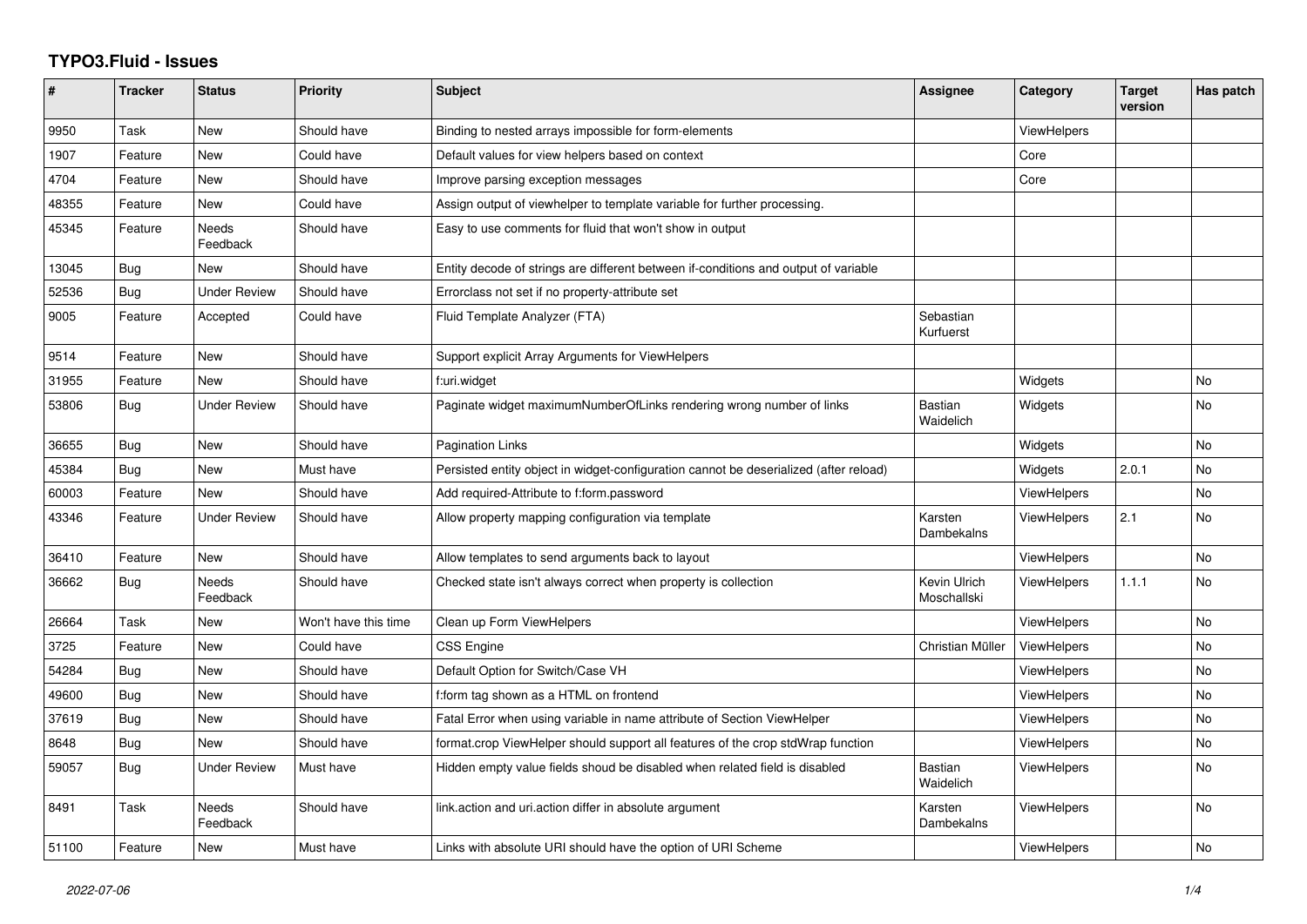| ∦     | <b>Tracker</b> | <b>Status</b>            | <b>Priority</b>      | <b>Subject</b>                                                                                         | Assignee               | Category           | <b>Target</b><br>version | Has patch |
|-------|----------------|--------------------------|----------------------|--------------------------------------------------------------------------------------------------------|------------------------|--------------------|--------------------------|-----------|
| 26658 | Task           | <b>New</b>               | Won't have this time | Make Form ViewHelpers consistent                                                                       |                        | <b>ViewHelpers</b> |                          | <b>No</b> |
| 40998 | <b>Bug</b>     | <b>Under Review</b>      | Should have          | Missing parent request namespaces in form field name prefix                                            | Sebastian<br>Kurfuerst | <b>ViewHelpers</b> | 1.1.1                    | No        |
| 33628 | Bug            | <b>Needs</b><br>Feedback | Must have            | Multicheckboxes (multiselect) for Collections don't work                                               | Christian Müller       | <b>ViewHelpers</b> |                          | No        |
| 40064 | <b>Bug</b>     | <b>New</b>               | Must have            | Multiselect is not getting persisted                                                                   |                        | <b>ViewHelpers</b> |                          | No        |
| 5933  | Feature        | Accepted                 | Should have          | Optional section rendering                                                                             | Sebastian<br>Kurfuerst | <b>ViewHelpers</b> |                          | <b>No</b> |
| 34682 | <b>Bug</b>     | <b>Under Review</b>      | Should have          | Radio Button missing checked on validation error                                                       |                        | <b>ViewHelpers</b> |                          | No        |
| 39936 | Feature        | New                      | Should have          | registerTagAttribute should handle default values                                                      |                        | <b>ViewHelpers</b> |                          | No        |
| 54195 | Task           | <b>New</b>               | Should have          | Rename and move FormViewHelper's errorClass value, currently 'f3-form-error'                           | Adrian Föder           | <b>ViewHelpers</b> |                          | No        |
| 65424 | Bug            | <b>Under Review</b>      | Should have          | SelectViewHelper must respect option(Value Label)Field for arrays                                      |                        | <b>ViewHelpers</b> |                          | No        |
| 44234 | Bug            | <b>Under Review</b>      | Should have          | selectViewHelper's sorting does not respect locale collation                                           |                        | <b>ViewHelpers</b> | 2.1                      | No        |
| 10911 | Task           | New                      | Should have          | Tx_Fluid_ViewHelpers_Form_AbstractFormViewHelper->renderHiddenIdentityField<br>should be more reliable |                        | <b>ViewHelpers</b> |                          | No        |
| 34309 | Task           | New                      | Could have           | Unknown ViewHelpers cause exception - should be handled more graceful                                  |                        | <b>ViewHelpers</b> |                          | No        |
| 60181 | Feature        | <b>New</b>               | Could have           | Caching mechanism for Fluid Views/Templates                                                            |                        | View               |                          | <b>No</b> |
| 46289 | <b>Bug</b>     | <b>Needs</b><br>Feedback | Should have          | Enable Escaping Interceptor in XML request format                                                      |                        | View               | 2.0.1                    | <b>No</b> |
| 45394 | Task           | <b>New</b>               | Should have          | Forwardport Unit test for standalone view                                                              |                        | View               |                          | <b>No</b> |
| 43072 | Task           | <b>New</b>               | Should have          | Remove TOKENS for adding templates fallback in Backporter                                              |                        | View               |                          | No        |
| 38369 | Bug            | <b>New</b>               | Must have            | Resource ViewHelpers should not fall back to request package                                           |                        | View               |                          | No        |
| 8989  | Feature        | <b>Needs</b><br>Feedback | Could have           | Search path for fluid template files                                                                   |                        | View               |                          | <b>No</b> |
| 46257 | Feature        | <b>Under Review</b>      | Should have          | Add escape sequence support for Fluid                                                                  |                        | Core               |                          | No        |
| 12863 | Bug            | New                      | Should have          | Attributes of a viewhelper can't contain a '-'                                                         | Sebastian<br>Kurfuerst | Core               |                          | No        |
| 62346 | Feature        | New                      | Could have           | f:comment should have high precende                                                                    |                        | Core               | 3.x                      | No        |
| 10472 | Feature        | New                      | Could have           | <b>Fluid Standalone distribution</b>                                                                   |                        | Core               |                          | No        |
| 33394 | Feature        | Needs<br>Feedback        | Should have          | Logical expression parser for BooleanNode                                                              | Tobias Liebig          | Core               |                          | No        |
| 27607 | <b>Bug</b>     | <b>New</b>               | Must have            | Make Fluid comparisons work when first element is STRING, second is NULL.                              |                        | Core               |                          | No        |
| 30555 | Feature        | <b>New</b>               | Could have           | Make TagBuilder more extensible                                                                        |                        | Core               |                          | No        |
| 39990 | Bug            | New                      | Should have          | Same form twice in one template: hidden fields for empty values are only rendered<br>once              |                        | Core               |                          | <b>No</b> |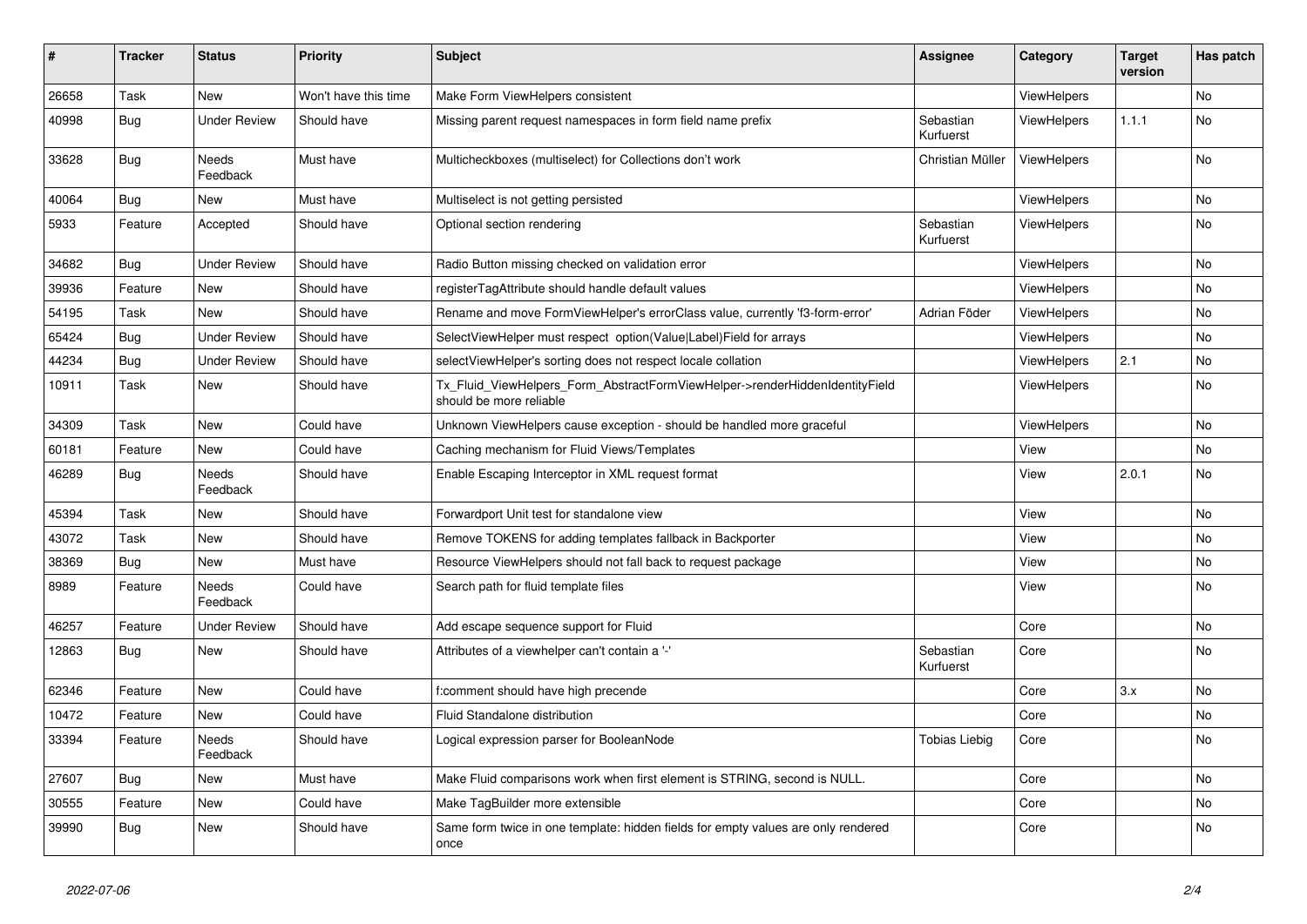| #     | <b>Tracker</b> | <b>Status</b>       | <b>Priority</b> | <b>Subject</b>                                                                                              | <b>Assignee</b>        | Category | <b>Target</b><br>version | Has patch |
|-------|----------------|---------------------|-----------------|-------------------------------------------------------------------------------------------------------------|------------------------|----------|--------------------------|-----------|
| 3481  | Bug            | New                 | Should have     | Use ViewHelperVariableContainer in PostParseFacet                                                           |                        | Core     |                          | <b>No</b> |
| 33551 | Bug            | New                 | Must have       | View helper values break out of a partial scope                                                             | Sebastian<br>Kurfuerst | Core     |                          | No        |
| 28551 | Bug            | Accepted            | Should have     | (v4) backport VHTest                                                                                        | Sebastian<br>Kurfuerst |          |                          | <b>No</b> |
| 28554 | Bug            | New                 | Should have     | (v4) implement feature flag to disable caching                                                              |                        |          |                          | No        |
| 28550 | Bug            | New                 | Should have     | (v4) make widgets cacheable, i.e. not implement childnodeaccess interface                                   |                        |          |                          | No        |
| 28552 | Bug            | New                 | Should have     | (v5) write ViewHelper test for compiled run; adjust functional test to do two passes<br>(uncached & cached) |                        |          |                          | No        |
| 40081 | Feature        | New                 | Should have     | Allow assigned variables as keys in arrays                                                                  |                        |          |                          | No        |
| 46545 | Feature        | New                 | Should have     | Better support for arrays in options of SelectViewHelper                                                    |                        |          |                          | No        |
| 3291  | Feature        | Needs<br>Feedback   | Should have     | Cacheable viewhelpers                                                                                       |                        |          |                          | <b>No</b> |
| 38130 | Feature        | New                 | Should have     | Checkboxes and multiple select fields should have an assignable default value                               |                        |          |                          | No        |
| 52640 | Feature        | <b>Under Review</b> | Should have     | Create an UnlessViewHelper as opposite to the IfViewHelper                                                  | <b>Marc Neuhaus</b>    |          |                          | No        |
| 45153 | Feature        | New                 | Should have     | f:be.menus.actionMenuItem - Detection of the current select option is insufficient                          |                        |          |                          | No        |
| 58921 | Bug            | <b>New</b>          | Should have     | f:form.* VHs crash if NOT inside f:form but followed by f:form                                              |                        |          |                          | No        |
| 49038 | Bug            | New                 | Must have       | form.select does not select the first item if prependOptionValue is used                                    |                        |          |                          | No        |
| 58983 | Bug            | New                 | Should have     | format.date does not respect linebreaks and throws exception                                                |                        |          |                          | No        |
| 47669 | Task           | New                 | Should have     | FormViewHelper does not define the default request method                                                   |                        |          |                          | No        |
| 5636  | Task           | <b>Under Review</b> | Must have       | Form_RadioViewHelper and CheckBoxViewHelper miss check for existing object<br>before it is accessed.        |                        |          |                          | <b>No</b> |
| 28553 | Bug            | New                 | Should have     | improve XHProf test setup                                                                                   |                        |          |                          | No        |
| 56237 | Task           | New                 | Should have     | in-line (Condition) View Helpers should not evaluate on parsing                                             |                        |          |                          | No        |
| 57885 | Bug            | New                 | Must have       | Inputs are cleared from a second form if the first form produced a vallidation error                        |                        |          |                          | <b>No</b> |
| 55008 | Bug            | <b>Under Review</b> | Should have     | Interceptors should be used in Partials                                                                     | Christian Müller       |          |                          | No        |
| 37095 | Feature        | New                 | Should have     | It should be possible to set a different template on a Fluid TemplateView inside an<br>action               | Christopher<br>Hlubek  |          |                          | <b>No</b> |
| 28549 | Bug            | New                 | Should have     | make widgets cacheable, i.e. not implement childnodeaccess interface                                        |                        |          |                          | <b>No</b> |
| 42397 | Feature        | New                 | Should have     | Missing viewhelper for general links                                                                        |                        |          |                          | No        |
| 60271 | Feature        | New                 | Should have     | Paginate viewhelper, should also support arrays                                                             |                        |          |                          | No        |
| 42743 | Task           | New                 | Should have     | Remove inline style for hidden form fields                                                                  |                        |          |                          | No        |
| 43071 | Task           | New                 | Should have     | Remove TOKENS for adding fallback teplates in B                                                             |                        |          |                          | No        |
| 33215 | Feature        | New                 | Should have     | RFC: Dynamic values in ObjectAccess paths                                                                   |                        |          |                          | No        |